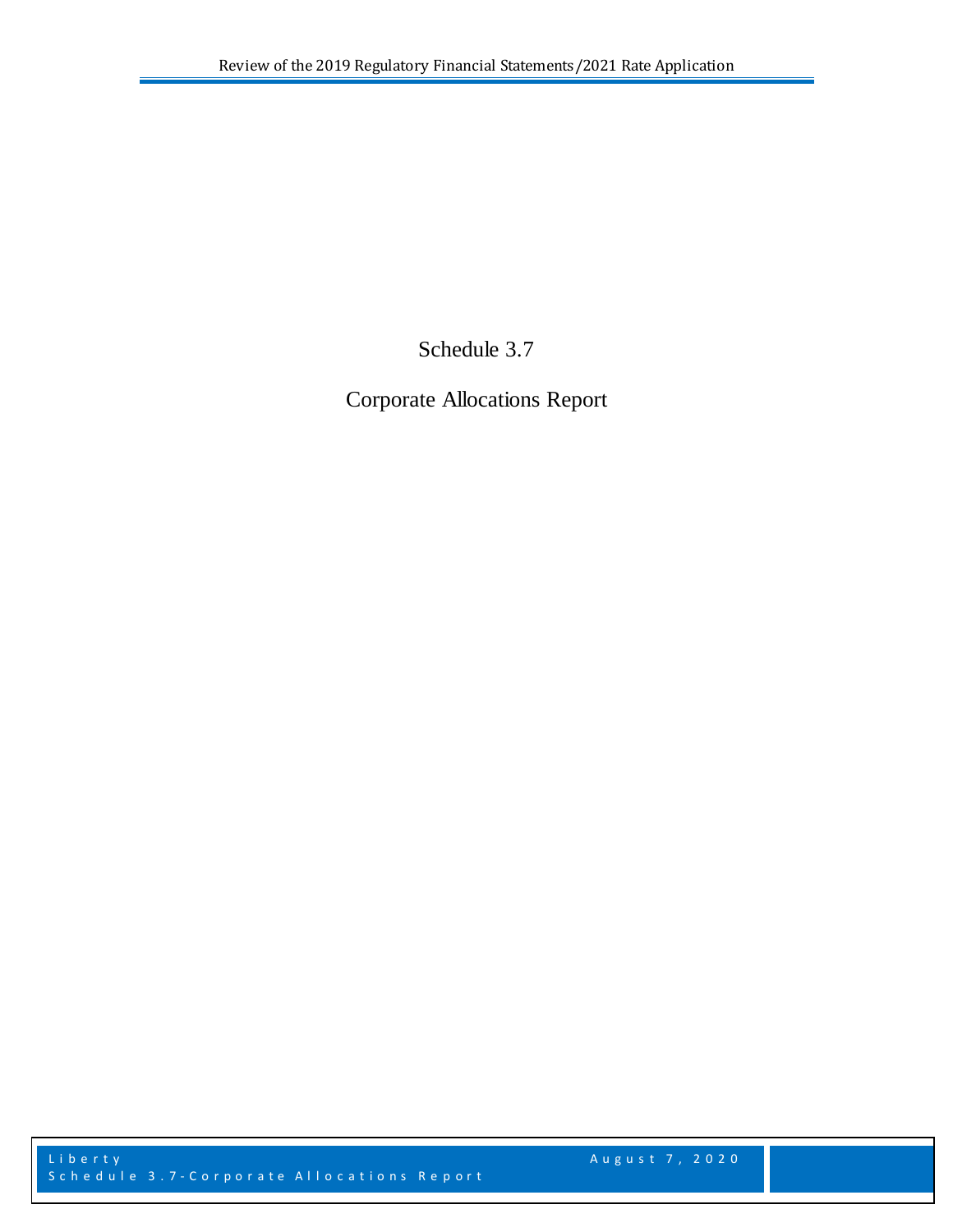### **Corporate Allocations**

### **Purpose of the Document**

 The Corporate Allocations Report was developed to set out the methodology used by EGNB to determine the allocation of costs from Enbridge Inc. ("Enbridge") to EGNB to be recovered in revenue requirement and rates. The methodology has been used historically, reviewed and improved over time through rate applications.

 For the 2020 rate application submitted in August, 2019, as the Liberty purchase was announced but not yet closed, the amount used for the 2020 Budget was based on a transition methodology using a six year average historical Board approved amount. As the acquisition closed on October 1, 2019, moving to the Algonquin Cost Allocation Manual (CAM) is now appropriate. The CAM is a robust methodology used to allocate costs to all the Liberty affiliates and has been completed in accordance and conformance with the guidelines provide by the National Association of Regulatory Utility Commissioners (NARUC Guidelines for Cost Allocations and Affiliate Transactions) ("NARUC")*.*

 The Transition Services Agreements provided by Enbridge have been used since the transaction close for services provided by Enbridge and affiliates. All these services are expected to end in 2020 leaving only the Algonquin CAM expenses for 2021 and beyond.

 Since close, Liberty has been allocated corporate costs using the CAM. For the 2021 Budget, the corporate allocations methodology being used is based on input from Liberty, 20 guided by the CAM dated January 1, 2017 and supported by the Liberty Utilities 2018 & 2019 Indirect Overhead Capitalization Study Results. Details can be found in the following pages.

 The value of the Algonquin corporate guidance and affiliate services provided under the new ownership as compared to the previous ownership can be viewed in the table below.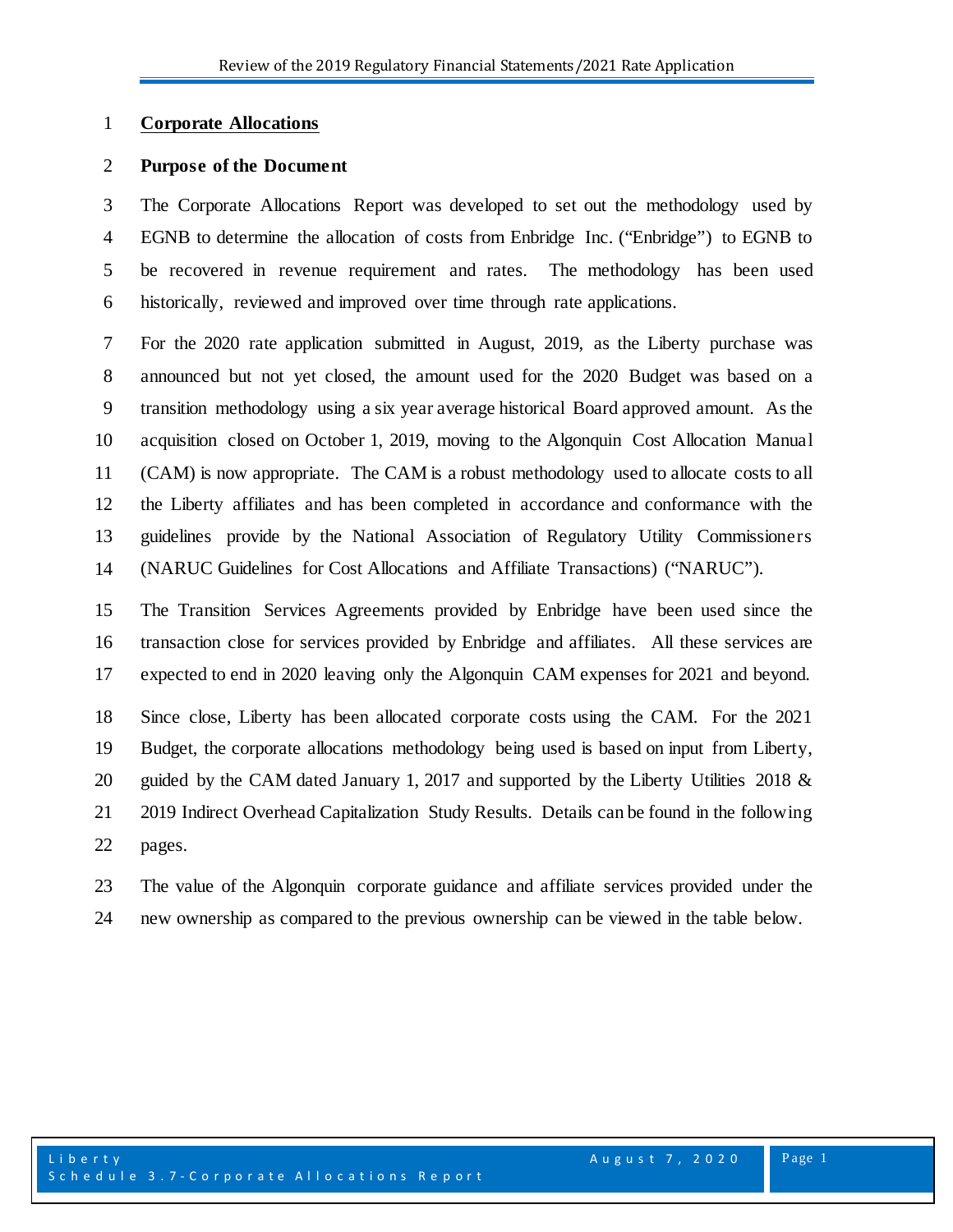1

2

|                                           | <b>Enbridge</b> |        |         |       |         |       |         | Liberty |               | Variance |                          |  |  |         |
|-------------------------------------------|-----------------|--------|---------|-------|---------|-------|---------|---------|---------------|----------|--------------------------|--|--|---------|
|                                           | 3 yr            |        |         |       |         |       |         |         |               |          |                          |  |  |         |
|                                           |                 | 2016A  |         | 2017A |         | 2018A |         | Average |               |          |                          |  |  |         |
|                                           | (\$000)         |        | (\$000) |       | (\$000) |       | (\$000) |         | 2021B (\$000) |          | (\$000)                  |  |  |         |
| <b>Corporate Allocations Approved</b>     |                 | 1,228  |         | 1,366 |         | 985   |         | 1,193   |               | \$,      | 2,242                    |  |  | (1,049) |
| Service Level Agreement*                  |                 | 1,564  |         | 1,005 |         | 1,127 |         | 1,232   |               |          | $\overline{\phantom{0}}$ |  |  | 1,232   |
| <b>Interest Expense (Including EI 1%)</b> |                 | 7,508  |         | 6,977 |         | 6,875 |         | 7,120   |               |          | 4,929                    |  |  | 2,191   |
| <b>TOTAL</b>                              |                 | 10,300 |         | 9,348 |         | 8,987 |         | 9,545   |               | .S       | 7.171                    |  |  | 2,374   |

\* For consistency, M&NP is not included in SLA figures as they were included in O&M before the purchase transaction for Spectra Energy and today under Liberty.

# 3 **Algonquin Corporate Allocations Methodology**

 Algonquin Power & Utilities Corp. ("APUC") is a publicly traded utility holding company and is the ultimate corporate parent of Liberty Utilities Co. ("Liberty Utilities"). APUC owns a widely diversified portfolio of independent power/electricity production facilities and regulated utilities consisting of electric, natural gas, water distribution, and wastewater treatment utilities. APUC has two major operating units, Liberty Power and Liberty Utilities. Liberty Power, through Algonquin Power Co., is an unregulated entity that provides renewable power generation from facilities owned throughout the United States and Canada. Liberty Utilities owns and operates regulated water, wastewater, gas and electric utilities in twelve states divided into three operating regions (East, Central and West). Liberty Utilities uses a decentralized approach to operating its regulated utility business, which emphasizes the importance of local management and local control of day- to-day business operations. This approach is premised on a belief that utility services are best delivered locally, and this is especially true for customer service, employee and regulatory functions and community outreach activities.

 However, Liberty Utilities, through Liberty Utilities Service Corp. ("LUSC") and Liberty Utilities (Canada) Corp. ("LUC"), provides some services on a shared basis where there is an opportunity to realize economies of scale or other efficiencies. Pursuant to this shared services model, certain services are provided to Liberty from affiliates and charged based on a direct charge or a defined cost allocation methodology set forth in the CAM.

23 The CAM outlines the services provided by various entities within the APUC family of 24 businesses and the methods used to distribute the costs for those services. Costs allocated 25 include both direct charges to specific entities and the allocation of indirect costs for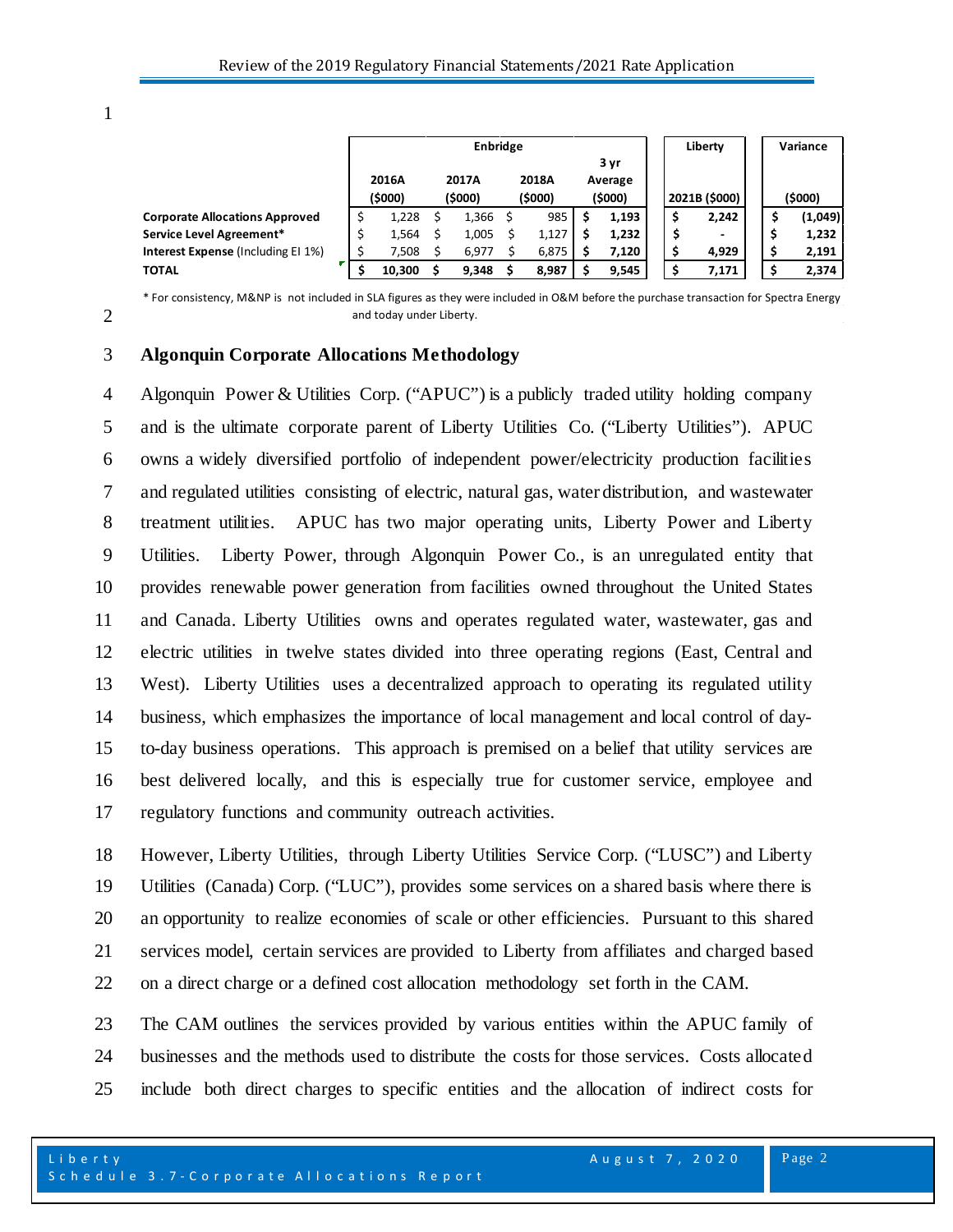services that benefit the entire organization. Specifically, the CAM outlines the methods of direct charge and cost allocations between:

- (1) APUC and its unregulated businesses ("Liberty Power") and the regulated businesses ("Liberty Utilities");
- (2) LUC and Liberty Power/Liberty Utilities;
- (3) LUC and the regulated utility subsidiaries of Liberty Utilities Co. ("LUCo");
- (4) LUSC and Liberty Power/Liberty Utilities;
- (5) LUSC and the regulated utility subsidiaries of LUCo; and

(6) regional allocations.

 The CAM is based on the NARUC Guidelines for Cost Allocations and Affiliate Transactions. The fundamental premise of those guidelines and the CAM is to direct charge costs as much as possible and to use reasonable allocation factors where allocation of indirect costs is necessary and direct charging is not possible.

 As the ultimate corporate parent, APUC provides financial, strategic management, corporate governance, administrative and support services to Liberty Utilities and Liberty Power. As a publicly traded holding company, APUC also provides financial access to capital markets and has been integral in providing Liberty with the new long term debt instruments closed in 2020. APUC incurs the following types of costs:

- (i) strategic management costs (board of director, third-party legal services, accounting services, tax planning and filings, insurance, and required auditing);
- (ii) capital access costs (communications, investor relations, trustee fees, escrow and transfer agent fees);
- (iii) financial control costs (audit and tax expenses); and
- (iv) administrative (rent, depreciation, general office costs).

 These APUC costs are pooled and allocated to Liberty Utilities and Liberty Power using the "multi-factor" method summarized in the CAM. Without question, the services provided by APUC are necessary for Liberty and its regulated subsidiaries to have access to capital markets for capital projects and operations.

 Generally, LUC provides administrative and support services to Liberty Utilities and Liberty Power through the Liberty Algonquin Business Services ("LABS") shared services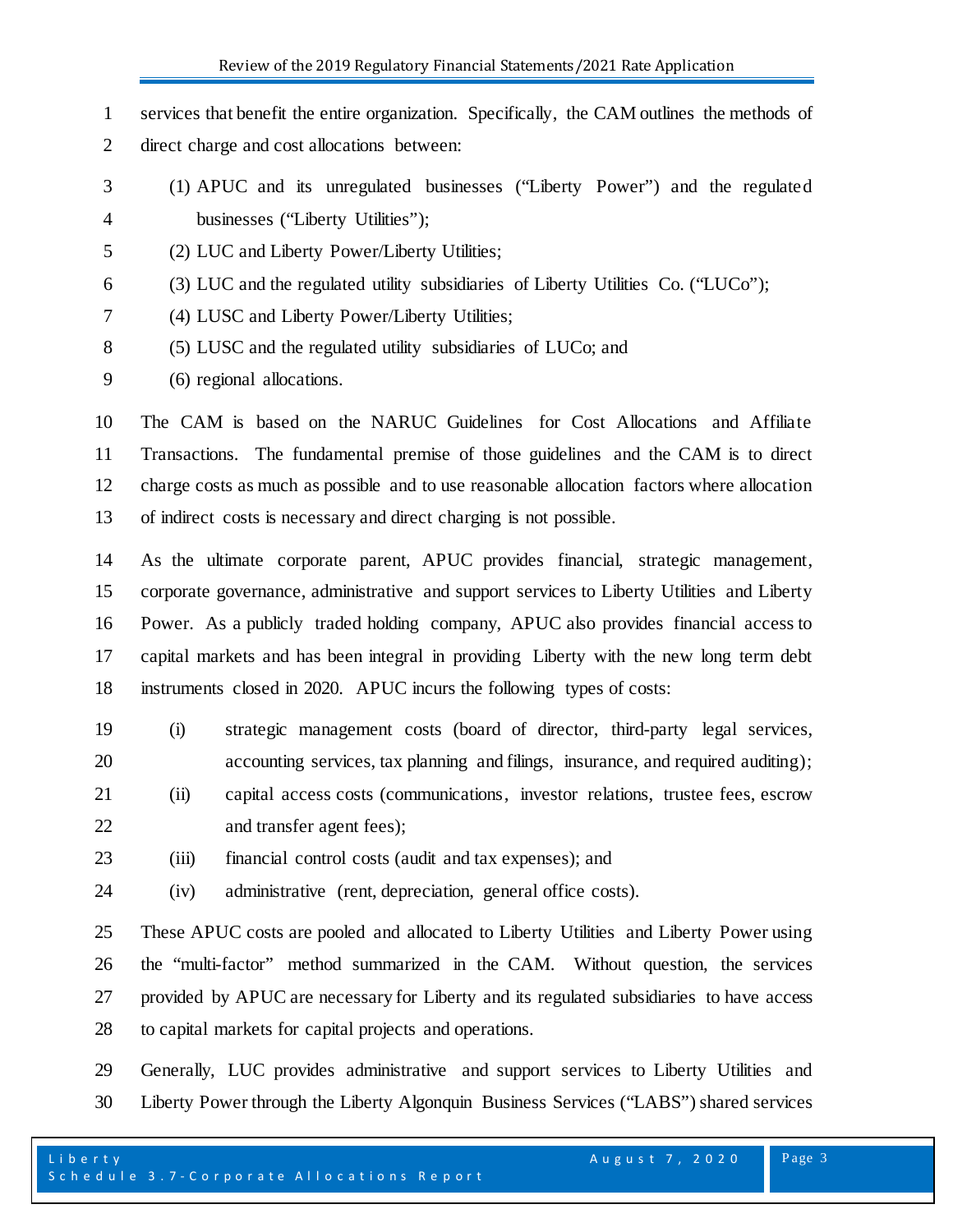business unit. Services found within the following departments are charged to the regulated utilities: executive, regulatory strategy, energy procurement, operations, utility planning, administration, and customer experience. Other LUC administrative and support services are shared throughout Algonquin (regulated and non-regulated). These include the following departments: information technology, human resources, training, environment, health, safety and security, procurement, executive and strategic management, technical services, utility planning, risk management, financial reporting, planning and administration, treasury, internal audit, external communications, legal, and compliance. Costs incurred for the benefit of all of its regulated assets (*i.e.,* indirect costs) are allocated using a four-factor methodology based on customer counts, utility plant, non-labour expenses and labour expenses (25% weighting for the factors of: customer count, utility net plan, non-labour expenses, and labour expenses).

 LUSC, a wholly owned subsidiary of Liberty Utilities Co., is where most regulated utility employees in the U.S. are employed. There are other LUSC employees who provide shared services such as those found in the following departments: accounting, information technology, procurement, customer care and billing. Costs incurred for the benefit of all of Liberty Utilities Co. regulated assets (*i.e.,* indirect costs) are allocated using a four-factor methodology based on customer counts, utility plant, non-labour expenses and labour expenses (25% weighting for the factors of: customer count, utility net plan, non-labour expenses, and labour expenses).

 As stated above, LABS is a business unit that serves both regulated and unregulated entities. The LABS business unit provides shared services throughout APUC's family of businesses and are outlined in the CAM. Specific examples of these services include:

- (i) budgeting, forecasting, and issuing consolidated and stand-alone financial statements;
- (ii) treasury functions including cash management (including electronic fund transfers, cash receipts processing), and managing short-term borrowings and investments with third parties;
- (iii) development of human resource policies and procedures;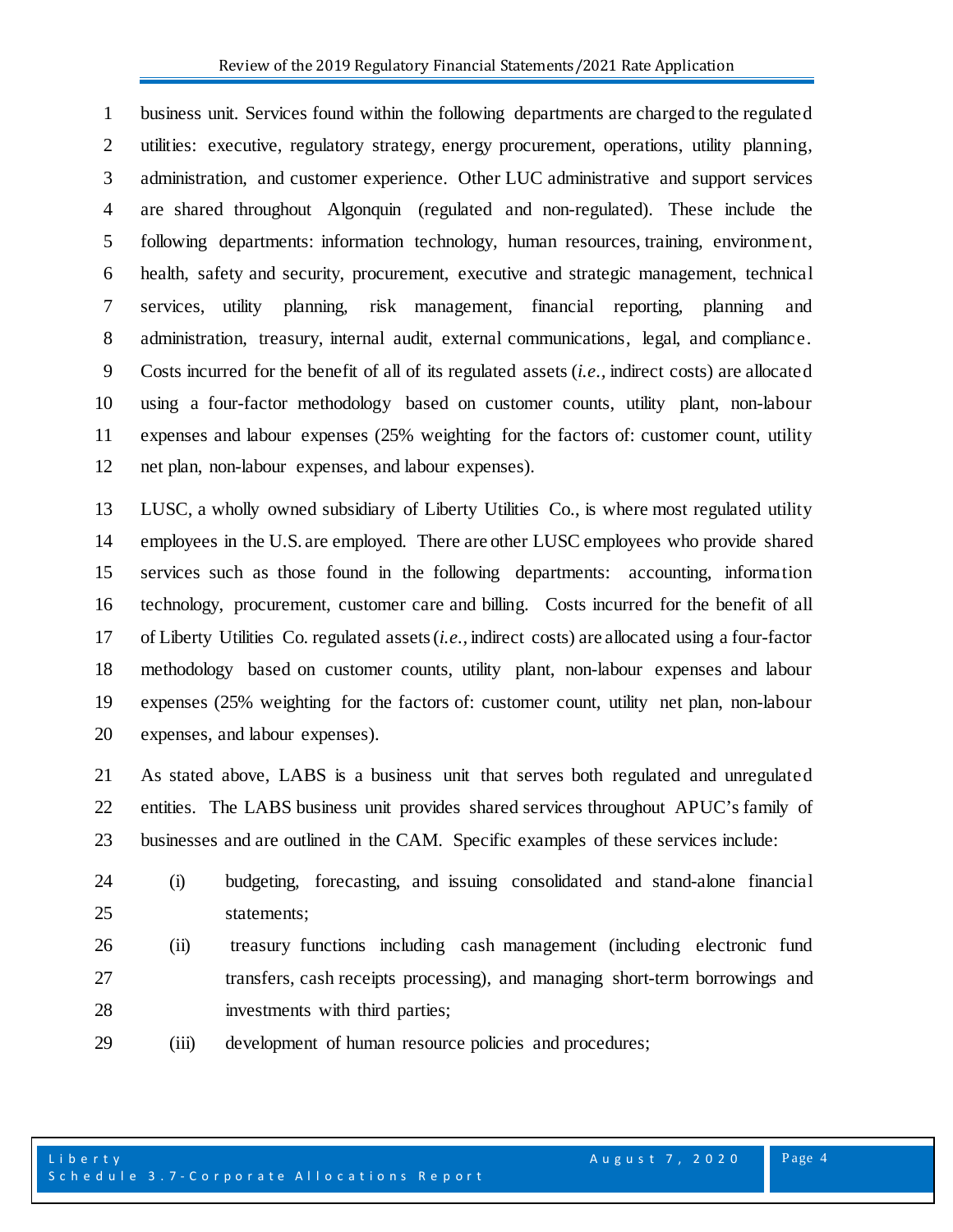Review of the 2019 Regulatory Financial Statements/2021 Rate Application

- (iv) selection of information systems and equipment for accounting, engineering, administration, customer service, emergency restoration and other functions and implementation thereof;
- (v) development, placement and administration of insurance coverages and employee benefit programs, including group insurance and retirement annuities, property inspections and valuations for insurance;
- (vi) internal audit providing assurance and advisory services in the areas of governance, risk management and internal control; and
- (vii) purchasing services including preparation and analysis of product specifications, requests for proposals and similar solicitations, and vendor and 11 vendor-product evaluations.

 To the extent that LABS costs can be directly attributable to a specific utility, they are directly charged or assigned. Those costs include direct labour and direct non-labour costs. LABS also provides certain services that benefit the entire company, *i.e*., both Liberty Utilities and Liberty Power. Those indirect costs are allocated between Liberty Power and Liberty Utilities. Once those indirect costs are allocated between Liberty Power and Liberty Utilities they are further allocated to the Liberty Utilities entities using the four- factor methodology (25% weighting for the factors of: customer count, utility net plan, non-labour expenses, and labour expenses).

 Liberty is part of the Eastern Region and also includes New Hampshire, Massachusetts, New York, and Georgia. Within the regions, certain services (e.g., finance, legal, regulatory, government relations) are provided to optimize resources and provide oversight of local/regional functions. Services and costs that are not direct assigned are allocated to the utilities within the region using the Regional Four-Factor Methodology (25% weighting for the factors of: customer count, utility net plan, non-labour expenses, and labour expenses).

 The shared services model serves an important role in the administration and operation of Liberty. Through it, Liberty receives services vital to the day-to-day conduct of the utility. APUC provides benefits to its subsidiaries by providing financing, financial control, legal, executive and strategic management and related services and is directly responsible for providing revenue requirement reductions through the new long term debt and elimination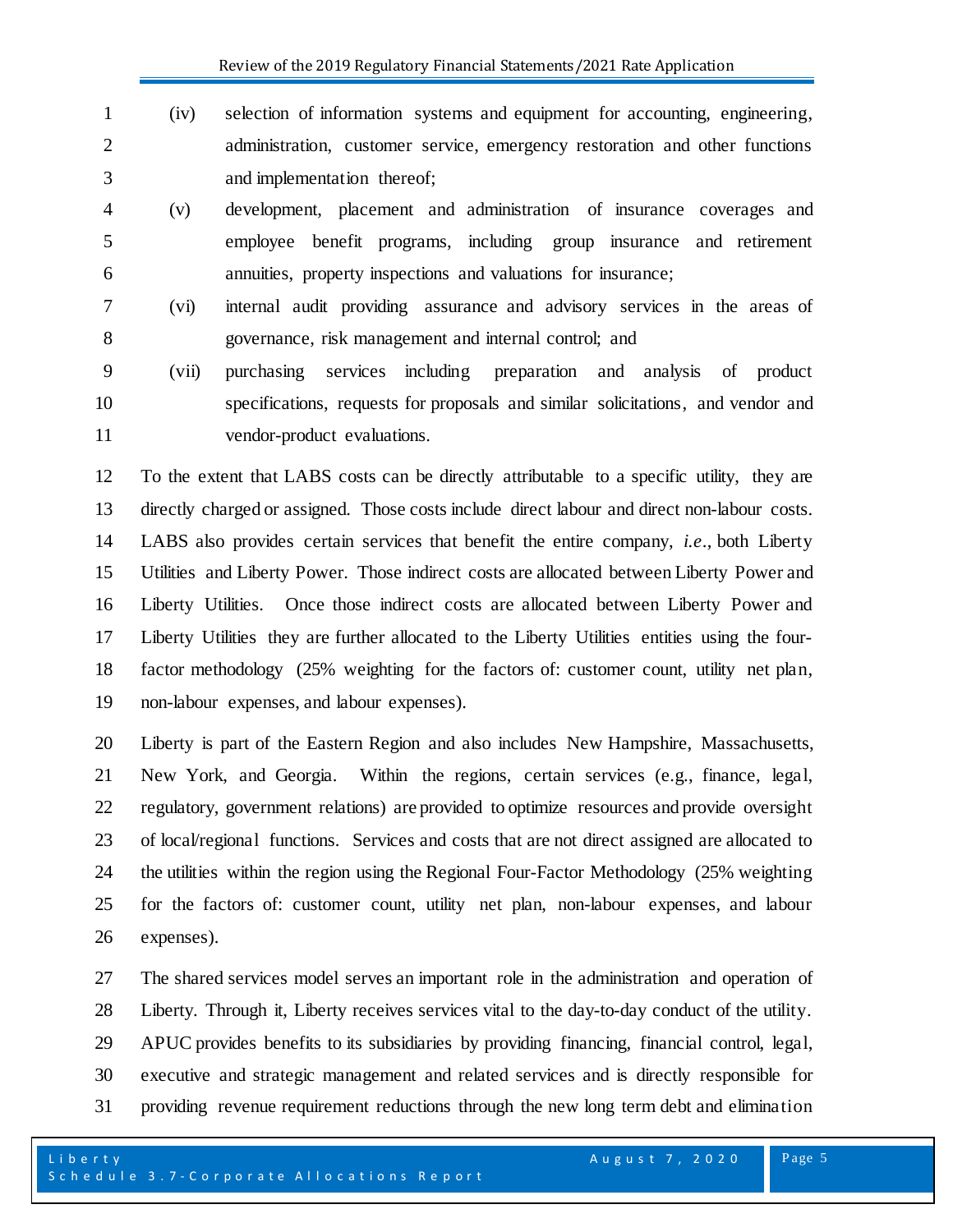of the 1% premium. The services provided by APUC are necessary for all affiliates, including Liberty, to have access to capital markets for funding of capital projects and operations. In addition, the allocation of shared services from APUC, LUC, LUSC and LABS maximize economies of scale and expertise while minimizing redundancy.

## **Addition and Removal of Corporate Cost Allocations**

 As business requirements change, so will corporate allocation costs. As a result, the addition, revision and removal of corporate cost allocations will be evaluated in the same manner as presented above and reviewed by the Board during the annual regulatory financial review process.

The following information has been provided in support of Corporate Allocations:

- Appendix 3.7A Algonquin Cost Allocation Manual, January 1, 2017 • Appendix 3.7B – Liberty Utilities 2018 & 2019 Indirect Overhead Capitalization Study Results
- Table 1 2019 Actuals, 2020 Forecast and 2021B
- Table 2 Affiliate Transactions (2019-2021)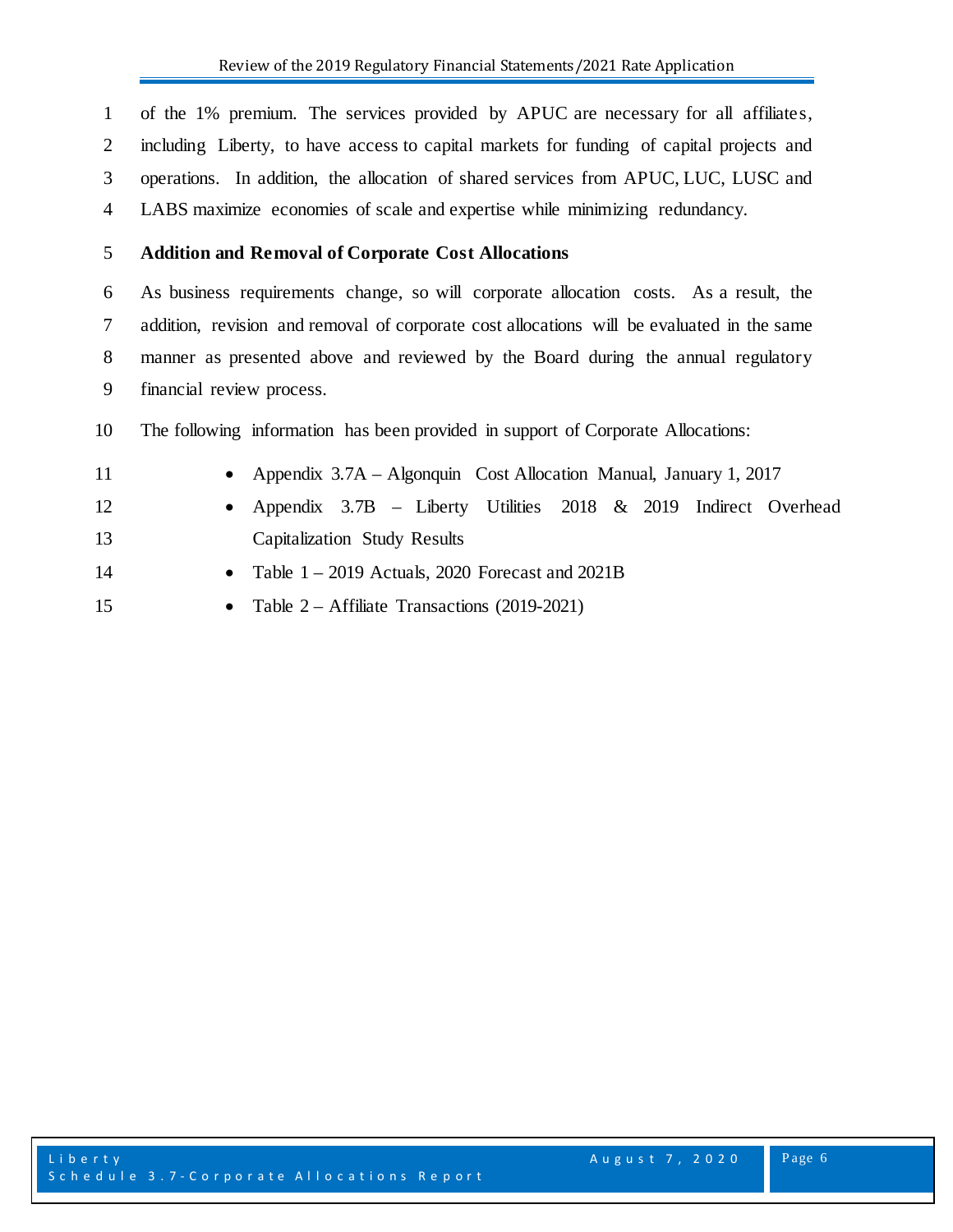# 1 Table 1 – 2019 Actuals, 2020 Forecast and 2021B

| <b>Enbridge Allocation Name</b>                                                  | <b>Liberty Allocation Name</b>                                                                  |              | 2019 A Costs<br>Allocated by<br><b>Enbridge to</b><br><b>UGNB (100%)</b> | 2019 A Costs<br>Allocated by<br>Liberty to<br>LUGNB (100%) | <b>Total 2019 A</b><br>Costs<br><b>Allocated to</b><br><b>LUGNB (100%)</b> | 2019 A<br>Enbridge<br>Amount<br>included in<br>Regulatory<br><b>Statements</b> | 2019 A Liberty<br>Amount<br>included in<br>Regulatory<br><b>Statements</b> | TOTAL 2019<br>Amount<br>included in<br>Regulatory<br><b>Statements</b> | 2020 4+8 Costs<br><b>Allocated by</b><br>Liberty to<br><b>LUGNB (100%)</b> | 2020 4+8<br>Amount in the<br><b>Forecast with</b><br>approved<br>Methodology | 2021B<br>Corporate<br><b>Allocations</b><br>100% with 2%<br>Inflation) |
|----------------------------------------------------------------------------------|-------------------------------------------------------------------------------------------------|--------------|--------------------------------------------------------------------------|------------------------------------------------------------|----------------------------------------------------------------------------|--------------------------------------------------------------------------------|----------------------------------------------------------------------------|------------------------------------------------------------------------|----------------------------------------------------------------------------|------------------------------------------------------------------------------|------------------------------------------------------------------------|
| Audit Services (Calgary)<br>Audit Services (Toronto)                             | APUC - Audit<br>LUC (LABS) Canada Corp. - Internal Audit                                        |              | 11,981                                                                   | 7,736<br>6,596                                             | 19,717<br>6,596                                                            |                                                                                | 6,596                                                                      | 6,596                                                                  | 16,792                                                                     | 16,792                                                                       | 17,128                                                                 |
| <b>Benefits and Pensions</b>                                                     | LUSC US - Internal Audit                                                                        |              | 1,054                                                                    | 1,749                                                      | 1,749<br>1,054                                                             |                                                                                | 1,749                                                                      | 1,749                                                                  | 23,525                                                                     | 23,525                                                                       | 23,996                                                                 |
| CC10076-CORPORATE SECURITY                                                       |                                                                                                 | 0%<br>25%    | 1,829                                                                    |                                                            | 1,829                                                                      | 457                                                                            |                                                                            | 457                                                                    |                                                                            |                                                                              |                                                                        |
| CEO                                                                              | LUC (LABS) Canada Bus. - Executive<br>LUC (LUC) Canada - Strategic Planning                     | 0%<br>0%     | 5,215                                                                    | 4,964<br>1,981                                             | 10,179<br>1,981                                                            |                                                                                |                                                                            |                                                                        | 122,417<br>9.956                                                           |                                                                              | 124,866<br>10.155                                                      |
| CIO                                                                              | <b>USC US - Executive</b>                                                                       | 0%<br>100%   | 3.858                                                                    | 24,064                                                     | 24,064<br>3,858                                                            | 3,858                                                                          |                                                                            | 3.858                                                                  | 146,910                                                                    |                                                                              | 149,848                                                                |
| Compliance Group Law                                                             | LUC (LABS) Canada Corp. - Compliance                                                            | 25%          | 2.424                                                                    | 8,838                                                      | 11.262                                                                     | 606                                                                            | 2,210                                                                      | 2,816                                                                  | 27,095                                                                     | 6,774                                                                        | 27,637                                                                 |
|                                                                                  | LUSC US - Compliance<br>LUSC US - Regulatory Compliance                                         | 25%<br>25%   |                                                                          | 4,790                                                      | 4,790                                                                      |                                                                                | 1,198                                                                      | 1,198                                                                  | 7,773<br>9,957                                                             | 1.943<br>2,489                                                               | 7,928<br>10,156                                                        |
| Compliance Systems<br><b>Consolidation Finance Services</b>                      | LUC (LUC) Canada - Regulatory                                                                   | 0%<br>100%   | 44,499                                                                   | (555)                                                      | (555)<br>44,499                                                            | 44,499                                                                         |                                                                            | 44,499                                                                 | 15,251                                                                     |                                                                              | 15,556                                                                 |
| Corporate Admin                                                                  |                                                                                                 | 100%         | 47,905                                                                   |                                                            | 47,905                                                                     | 47,905                                                                         |                                                                            | 47,905                                                                 |                                                                            |                                                                              |                                                                        |
| <b>Corporate Aviation</b><br>Corporate Controller                                | APUC - Other Professional - Travel - Aircraft<br>LUC (LABS) Canada Corp. - Finance              | 0%<br>25%    | 12,399<br>14,865                                                         | 4,497                                                      | 12,399<br>19,362                                                           | 3,716                                                                          | 1,124                                                                      | 4,841                                                                  | 49,582                                                                     | 12,395                                                                       | 50,573                                                                 |
|                                                                                  | LUC (LABS) Canada Corp. - Finance Sustainment & Sustainability<br>LUC (LABS) Canada Bus. - FP&A | 25%<br>25%   |                                                                          | 4,101<br>601                                               | 4,101<br>601                                                               |                                                                                | 1,025<br>150                                                               | 1,025<br>150                                                           | 16,385<br>9,744                                                            | 4,096<br>2,436                                                               | 16,712<br>9,939                                                        |
|                                                                                  | LUSC US - FP&A                                                                                  | 25%          |                                                                          |                                                            |                                                                            |                                                                                |                                                                            |                                                                        |                                                                            |                                                                              |                                                                        |
| CORPORATE DEVELOPMENT MANAGEMENT                                                 | LUSC US - Finance<br>LUSC US - Production, dispatch and control                                 | 25%<br>25%   | 16,198                                                                   | 33,547<br>2,784                                            | 33,547<br>18,982                                                           | 4,050                                                                          | 8,387<br>696                                                               | 8,387<br>4,746                                                         | 92,464<br>54,490                                                           | 23,116<br>13,622                                                             | 94,313<br>55,580                                                       |
| Corporate HR                                                                     | LUC (LABS) Canada Bus. - HR & Talent Aquisition                                                 | 100%         | 16,863                                                                   | 5,819                                                      | 22,682                                                                     | 16,863                                                                         | 5,819                                                                      | 22,682                                                                 | 13,364                                                                     | 13,364                                                                       | 13,632                                                                 |
| Corporate IT Projects                                                            | LUSC US - HR<br>LUC (LABS) Canada Corp. - Corporate IT                                          | 100%<br>100% | 24,031                                                                   | 2,902<br>19.463                                            | 2,902<br>43,494                                                            | 24,031                                                                         | 2,902<br>19,463                                                            | 2,902<br>43,494                                                        | 87,671                                                                     | 87,671                                                                       | 89,424                                                                 |
|                                                                                  | LUC (LABS) Canada Bus. - Business IT                                                            | 100%         |                                                                          | 180                                                        | 180                                                                        |                                                                                | 180                                                                        | 180                                                                    | 517.687                                                                    | 517.68                                                                       | 528,041                                                                |
|                                                                                  | LUC (LUC) Canada - Corporate IT<br>LUSC US - Business IT                                        | 100%<br>1009 |                                                                          | 20,669<br>6,615                                            | 20,669<br>6,615                                                            |                                                                                | 20,669<br>6,615                                                            | 20,669<br>6,615                                                        | 50,051                                                                     | 50,051                                                                       | 51,052                                                                 |
| Corporate Law                                                                    | LUSC US - Corporate IT                                                                          | 100%<br>25%  | 18,990                                                                   | 18,209                                                     | 18,209<br>18,990                                                           | 4,747                                                                          | 18,209                                                                     | 18,209<br>4,747                                                        | 86,477                                                                     | 86,477                                                                       | 88,206                                                                 |
| Corporate Law Legal Fees                                                         |                                                                                                 | 25%          | 10,107                                                                   |                                                            | 10,107                                                                     | 2,527                                                                          |                                                                            | 2,527                                                                  |                                                                            |                                                                              |                                                                        |
| Corporate Secretarial<br>Corporate Secretarial Legal Fees                        | APUC - Office Administration<br>LUC (LABS) Canada Bus. - Legal                                  | 0%<br>100%   | 18,777<br>16,435                                                         | 3,365<br>6,953                                             | 22,142<br>23,388                                                           | 16,435                                                                         | 6,953                                                                      | 23,388                                                                 |                                                                            |                                                                              |                                                                        |
|                                                                                  | LUSC US - Legal                                                                                 | 100%         |                                                                          | 8,648                                                      | 8,648                                                                      |                                                                                | 8,648                                                                      | 8,648                                                                  | 27.983                                                                     | 27.983                                                                       | 28,543                                                                 |
|                                                                                  | LUSC US - Regulatory<br><b>APUC - Legal Costs</b>                                               | 100%<br>100% |                                                                          | 4,297<br>3,894                                             | 4,297<br>3,894                                                             |                                                                                | 4,297<br>3,894                                                             | 4,297<br>3,894                                                         |                                                                            |                                                                              |                                                                        |
| Depreciation-Other Corporate                                                     | APUC - Director Fee & Insurance                                                                 | 100%         | 173,320                                                                  |                                                            | 173,320                                                                    | 173,320                                                                        |                                                                            | 173,320                                                                |                                                                            |                                                                              |                                                                        |
| Directors Fees and Expenses                                                      | APUC - Licenses & Fees                                                                          | 0%<br>0%     |                                                                          | (3,789)<br>2,232                                           | (3,789)<br>2,232                                                           |                                                                                |                                                                            |                                                                        |                                                                            |                                                                              |                                                                        |
| EEP Charge (IT Share Services)<br><b>EFS Support</b>                             |                                                                                                 | 0%<br>100%   | 64,477<br>47,998                                                         |                                                            | 64,477<br>47,998                                                           | 47,998                                                                         |                                                                            | 47,998                                                                 |                                                                            |                                                                              |                                                                        |
| <b>EGD Charge</b>                                                                | APUC - Escrow transfer Agent                                                                    | 0%           | 45,289                                                                   |                                                            | 45,289                                                                     |                                                                                |                                                                            |                                                                        |                                                                            |                                                                              |                                                                        |
| El Rent & Leases                                                                 | LUC (LABS) Canada Bus. - Facilities<br>LUC (LUC) Canada - Facilities                            | 0%<br>0%     | 28,326                                                                   | 1,160<br>11,336                                            | 29.487<br>11,336                                                           |                                                                                |                                                                            |                                                                        | 33,480                                                                     |                                                                              | 34,149                                                                 |
|                                                                                  | LUSC US - Facilities                                                                            | 0%           |                                                                          |                                                            |                                                                            |                                                                                |                                                                            |                                                                        |                                                                            |                                                                              |                                                                        |
| <b>Employee Benefits</b><br>EnbridgeEmployeeServices                             | APUC - Executive & Strategic Management - Salaries & Benefits                                   | 0%<br>0%     | 78,675                                                                   | 30,783                                                     | 30,783<br>78,675                                                           |                                                                                |                                                                            |                                                                        | 63,564                                                                     |                                                                              | 64,835                                                                 |
| <b>Enterprise Architecture</b><br>Enterprise Communications & Community Partners | LUC (LABS) Canada Corp. - Communications                                                        | 50%<br>25%   | 15.387<br>2,828                                                          | 943                                                        | 15,387<br>3,771                                                            | 7,694<br>707                                                                   | 236                                                                        | 7,694<br>943                                                           | 7,862                                                                      | 1,966                                                                        | 8,019                                                                  |
|                                                                                  | LUC (LABS) Canada Bus. - Communications                                                         | 25%          |                                                                          | 2,269                                                      | 2,269                                                                      |                                                                                | 567                                                                        | 567                                                                    | 9,509                                                                      | 2,377                                                                        | 9,699                                                                  |
|                                                                                  | LUC (LUC) Canada - Customer Experience<br>LUSC US - Customer Experience                         | 25%<br>25%   |                                                                          | 9,925<br>14,046                                            | 9,925<br>14,046                                                            |                                                                                | 2,481<br>3,511                                                             | 2,481<br>3,511                                                         | 30,145<br>28,196                                                           | 7,536<br>7,049                                                               | 30,748<br>28,760                                                       |
|                                                                                  | LUSC US - Sales and Marketing                                                                   | 25%          |                                                                          | 589                                                        | 589                                                                        |                                                                                | 147                                                                        | 147                                                                    |                                                                            |                                                                              |                                                                        |
| Enterprise Safety & Operational Reliability                                      | LUSC US - Communications<br>LUC (LABS) Canada Bus. - EH&S                                       | 25%<br>25%   | 8,643                                                                    | 1,686                                                      | 10,329                                                                     | 2,161                                                                          | 421                                                                        | 2,582                                                                  | 9,357                                                                      | 2,339                                                                        | 9,544                                                                  |
|                                                                                  | LUC (LUC) Canada - Operations<br>LUSC US - EH&S                                                 | 25%<br>25%   |                                                                          | 713                                                        | 713                                                                        |                                                                                | 178                                                                        | 178<br>1.556                                                           | 17,776                                                                     | 4,444                                                                        | 18,132                                                                 |
|                                                                                  | LUSC US - Operations                                                                            | 25%          |                                                                          | 6,224<br>1,946                                             | 6,224<br>1,946                                                             |                                                                                | 1,556<br>486                                                               | 486                                                                    | 111,472                                                                    | 27,868                                                                       | 113,701                                                                |
| Enterprise Travel procurement Card program                                       | LUC (LABS) Canada Bus. - Purchasing<br>LUC (LUC) Canada - Energy Procurement                    | 0%<br>0%     |                                                                          | 902<br>629                                                 | 902<br>629                                                                 |                                                                                |                                                                            |                                                                        | 12,987<br>4,837                                                            |                                                                              | 13,247<br>4,933                                                        |
|                                                                                  | LUSC US - Purchasing                                                                            | 0%           |                                                                          | 9,162                                                      | 9,162                                                                      |                                                                                |                                                                            |                                                                        | 9,054                                                                      |                                                                              | 9,236                                                                  |
| EPI Charge                                                                       | LUSC US - Energy Procurement                                                                    | 0%<br>0%     | 1,250                                                                    | 3,163                                                      | 3,163<br>1,250                                                             |                                                                                |                                                                            |                                                                        | 93,905                                                                     |                                                                              | 95,783                                                                 |
| <b>Executive VP People and Partners</b>                                          | APUC - Other Professional -Travel                                                               | 0%<br>0%     | 32,779<br>72.206                                                         | 4,347<br>131                                               | 37,126                                                                     |                                                                                |                                                                            |                                                                        | 1,919                                                                      |                                                                              | 1,958                                                                  |
| General Cost pooling                                                             | LUSC US - Transformation<br>LUSC US - Env Compliance                                            | 0%           |                                                                          |                                                            | 72,336                                                                     |                                                                                |                                                                            |                                                                        | 3,428                                                                      |                                                                              | 3,497                                                                  |
| HR (BU/DEPT COSTS)<br><b>HR Business Solutions Services</b>                      |                                                                                                 | 50%<br>100%  | 12,366<br>13,017                                                         |                                                            | 12,366<br>13,017                                                           | 6,183<br>13.017                                                                |                                                                            | 6,183<br>13,017                                                        |                                                                            |                                                                              |                                                                        |
| HR EMPLOYEE SERVICES (CORP)                                                      |                                                                                                 | 100%         | 16,976                                                                   |                                                            | 16,976                                                                     | 16,976                                                                         |                                                                            | 16,976                                                                 |                                                                            |                                                                              |                                                                        |
| <b>HRIS Services</b><br>Insurance Risk                                           |                                                                                                 | 100%<br>100% | 7,709<br>2,667                                                           |                                                            | 7,709<br>2,667                                                             | 7,709<br>2,667                                                                 |                                                                            | 7,709<br>2,667                                                         |                                                                            |                                                                              |                                                                        |
| <b>Investment Review</b><br><b>Investor Relations</b>                            | <b>APUC</b> - Investor Relations                                                                | 0%<br>0%     | 2,608<br>3.608                                                           | 4,876                                                      | 2.608<br>8,483                                                             |                                                                                |                                                                            |                                                                        | 14,210                                                                     |                                                                              | 14,494                                                                 |
| Insurance Risk                                                                   | LUC (LABS) Canada Bus. - Insurance Services                                                     | 100%         | 2,667                                                                    | (1, 486)                                                   | 1,180                                                                      | 2,667                                                                          | (1, 486)                                                                   | 1,180                                                                  | 7,149                                                                      | 7,149                                                                        | 7,292                                                                  |
| IT ES Desktop Services                                                           | LUSC US - Insurance Services                                                                    | 100%<br>100% | 21,449                                                                   | 1,117                                                      | 1,117<br>21,449                                                            | 21,449                                                                         | 1,117                                                                      | 1,117<br>21,449                                                        | 4,294                                                                      | 4,294                                                                        | 4,380                                                                  |
| IT ES EMC                                                                        | LUC (LABS) Canada Corp. - IT EAM                                                                | 50%          | 5,816                                                                    | (30)                                                       | 5,786                                                                      | 2,908                                                                          | (15)                                                                       | 2,893                                                                  |                                                                            |                                                                              |                                                                        |
| IT ISS CORE INFRASTRUCTURE<br>IT ISS NETWORK                                     |                                                                                                 | 100%<br>100% | 38,395<br>46,450                                                         |                                                            | 38,395<br>46,450                                                           | 38,395<br>46,450                                                               |                                                                            | 38,395<br>46,450                                                       |                                                                            |                                                                              |                                                                        |
| IT ISS SERVICE SUPPORT<br>IT LP ACQUISITIONS                                     | LUSC US - Load Data Services<br>LUC (LABS) Canada Corp. - IT Transformation - (SAP)             | 100%<br>100% | 15,638                                                                   | 108<br>(1,888)                                             | 15,746                                                                     | 15,638                                                                         | 108<br>(1,888)                                                             | 15,746<br>(1,888)                                                      |                                                                            |                                                                              |                                                                        |
| IT Planning and Governance                                                       | LUC (LABS) Canada Corp. - IT PM (Overhead(PMO/OCM/EXEC))                                        | 100%         | (1, 314)                                                                 | 2,319                                                      | (1,888)<br>1,005                                                           | (1, 314)                                                                       | 2,319                                                                      | 1,005                                                                  |                                                                            |                                                                              |                                                                        |
| IT Security<br><b>IT Security Operations</b>                                     | LUC (LABS) Canada Corp. - IT CIS                                                                | 100%<br>100% | 59,814<br>1,543                                                          | (379)                                                      | 59,435<br>1,543                                                            | 59,814<br>1,543                                                                | (379)                                                                      | 59,435<br>1,543                                                        |                                                                            |                                                                              |                                                                        |
| Network Operations                                                               |                                                                                                 | 100%         | 25,925                                                                   |                                                            | 25,925                                                                     | 25,925                                                                         |                                                                            | 25,925                                                                 |                                                                            |                                                                              |                                                                        |
| Organizational Effectiveness                                                     | LUC (LABS) Canada Bus. - L&D<br>LUSC US - L&D                                                   | 50%<br>50%   |                                                                          | 2,005<br>3,277                                             | 2,005<br>3,277                                                             |                                                                                | 1,003<br>1,638                                                             | 1,003<br>1,638                                                         | 7,910<br>4,516                                                             | 3.955<br>2,258                                                               | 8,068<br>4,606                                                         |
| <b>Other Employee Benefits</b>                                                   | APUC - Other Professional                                                                       | 0%<br>25%    |                                                                          | 16,261                                                     | 16,261                                                                     |                                                                                |                                                                            |                                                                        |                                                                            |                                                                              |                                                                        |
| Public Affairs & Corp Comm<br>Public, Government & Aboriginal Affairs            |                                                                                                 | 25%          | 6,970<br>7,437                                                           |                                                            | 6,970<br>7,437                                                             | 1,743<br>1,859                                                                 |                                                                            | 1,743<br>1,859                                                         |                                                                            |                                                                              |                                                                        |
| <b>Productivity Services</b><br>Records Management Law                           |                                                                                                 | 100%<br>25%  | 2,158<br>367                                                             |                                                            | 2,158<br>367                                                               | 2,158<br>92                                                                    |                                                                            | 2,158<br>92                                                            |                                                                            |                                                                              |                                                                        |
| <b>Risk Assessment</b>                                                           | LUC (LABS) Canada Corp. - Business Risk                                                         | 50%          | 5,084                                                                    |                                                            | 5,084                                                                      | 2,542                                                                          |                                                                            | 2,542                                                                  | 5,752                                                                      | 2,876                                                                        | 5,867                                                                  |
| Spectra - Corporate                                                              | LUSC US - Risk Management                                                                       | 50%<br>0%    | 273,629                                                                  | (146)                                                      | (146)<br>273,629                                                           |                                                                                | (73)                                                                       | (73)                                                                   | 18,666                                                                     | 9,333                                                                        | 19,039                                                                 |
| <b>Strategic Development</b>                                                     | LUC (LABS) Canada Corp. - Chief Strategy Office                                                 | 100%         | 112,691                                                                  | 3,380                                                      | 116,071                                                                    | 112,691                                                                        | 3,380                                                                      | 116,071                                                                | 10,212                                                                     | 10,212                                                                       | 10,416                                                                 |
|                                                                                  | LUSC US - Business Development<br>LUSC US - Transformation-ERP                                  | 100%<br>100% |                                                                          | 10,515                                                     | 10,515                                                                     |                                                                                | 10,515                                                                     | 10,515                                                                 | 28,937<br>97                                                               | 28,937<br>97                                                                 | 29,516<br>99                                                           |
| Tax Services (Calgary)<br><b>Total Compensation</b>                              | APUC - Tax Services<br>LUC (LABS) Canada Bus. - Total Rewards                                   | 0%<br>50%    | 21,583<br>352,258                                                        | 685<br>13,361                                              | 22,268<br>365,619                                                          | 176,129                                                                        | 6,680                                                                      | 182,810                                                                | 87,302                                                                     | 43,651                                                                       | 89,048                                                                 |
|                                                                                  | LUSC US - Total Rewards                                                                         | 50%          |                                                                          | 1,385                                                      | 1,385                                                                      |                                                                                | 692                                                                        | 692                                                                    |                                                                            |                                                                              |                                                                        |
| Treasury                                                                         | LUC (LABS) Canada Corp. - Treasury<br>LUSC US - Treasury                                        | 100%<br>100% | 7,772                                                                    | 7,429<br>2,530                                             | 15,201<br>2,530                                                            | 7,772                                                                          | 7,429<br>2,530                                                             | 15,201<br>2,530                                                        | 22,585<br>5,725                                                            | 22,585<br>5,725                                                              | 23,037<br>5,840                                                        |
|                                                                                  |                                                                                                 |              | 1,903,887.99                                                             | 370,419.88                                                 | 2,274,307.87                                                               | 966,584.07                                                                     |                                                                            | 163,939.42 1,130,523.49                                                | 2,040,419.28                                                               | 1,085,074.85                                                                 | 2,081,227.66                                                           |

2